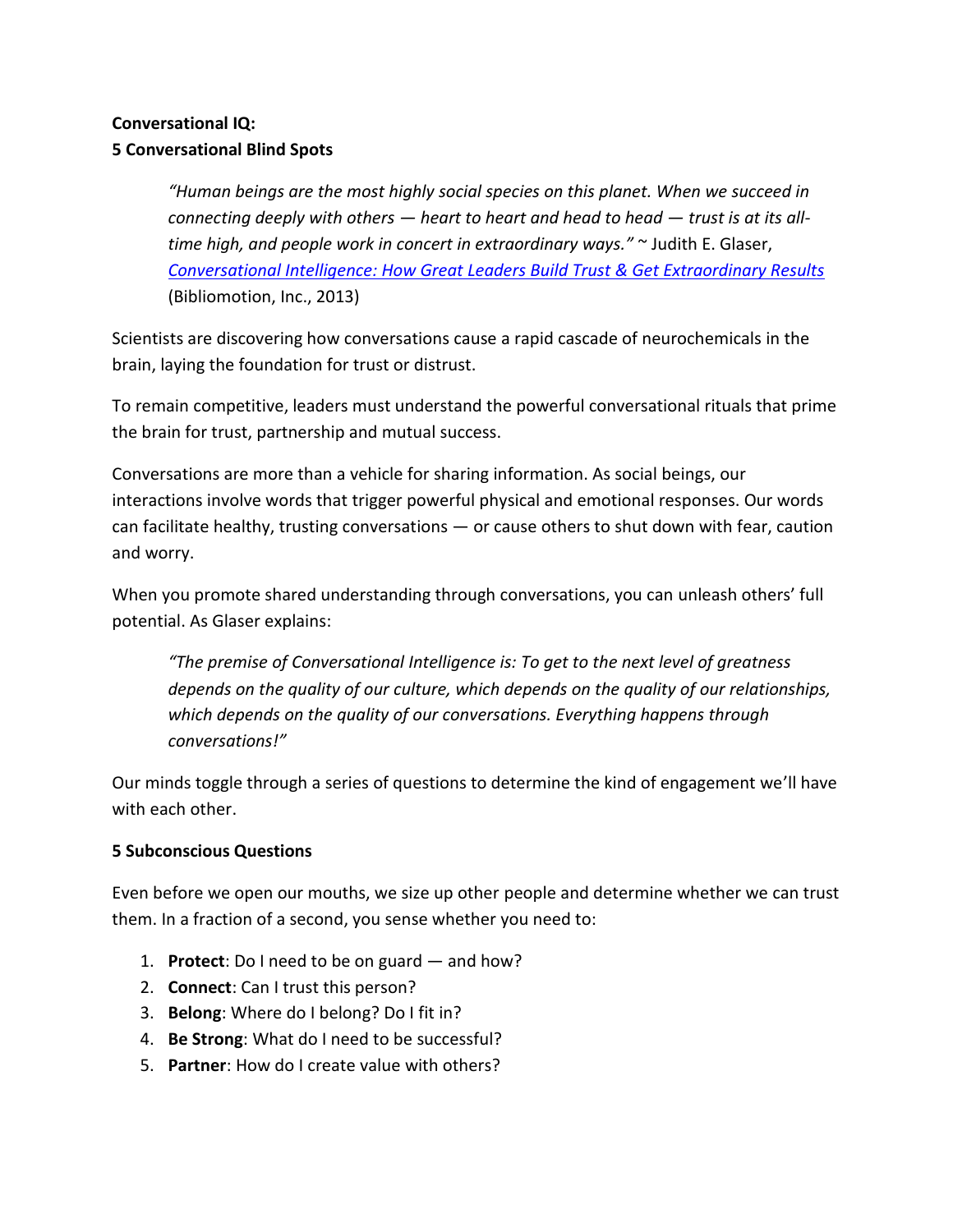This process takes place between the brain's primitive emotional centers and the neocortex, its seat of reason and judgment.

Bad conversations trigger our distrust network; good conversations trigger our trust network. This influences what we say, as well as how and why we say it. Our trust and distrust networks shape each conversation's outcome.

#### **Leadership Conversations**

If you project positive intentions, your employees will likely respond to questions positively and feel more confident about taking risks and accomplishing tasks.

When you offer support and praise, employees believe you trust them and will go the extra mile. Positive conversations obviate worries about belonging.

Feel-good conversations trigger higher levels of dopamine, oxytocin, endorphins and other chemicals that provide a sense of well-being and drive our state of mind. They foster trusting relationships and influence our response to our coworkers and organizational demands.

#### **Conflict and Conversations**

Negative conversations can occur despite our best intentions. Others internalize messages based on what they *think* we said—not our actual words. As Glaser notes:

*͞Unhealthy conversations are at the root of distrust, deceit, betrayal and avoidance which leads to lower productivity and innovation, and ultimately, lower success.͟*

When you want to win and subsequently fight hard, you may go into overdrive as you persuade others to adopt your point of view. You push instead of attempting to pull others in your desired direction.

If you try to win at all costs, your conversations will trigger others' primitive fight-or-flight response. Your conversation partner's brain will effectively shut down, and he'll no longer be open to influence. Your conversation will hit a dead end.

Open interactions require you to be perceived as friend, not foe.

### **3 Conversation Levels**

Leaders commonly rely on two types of conversations: telling and selling.

When telling, they try to clearly specify what employees need to do. When selling, they try to persuade them with reasons for doing it. Unfortunately, some leaders resort to yelling or repeating themselves, and they wonder why they never get the results they want.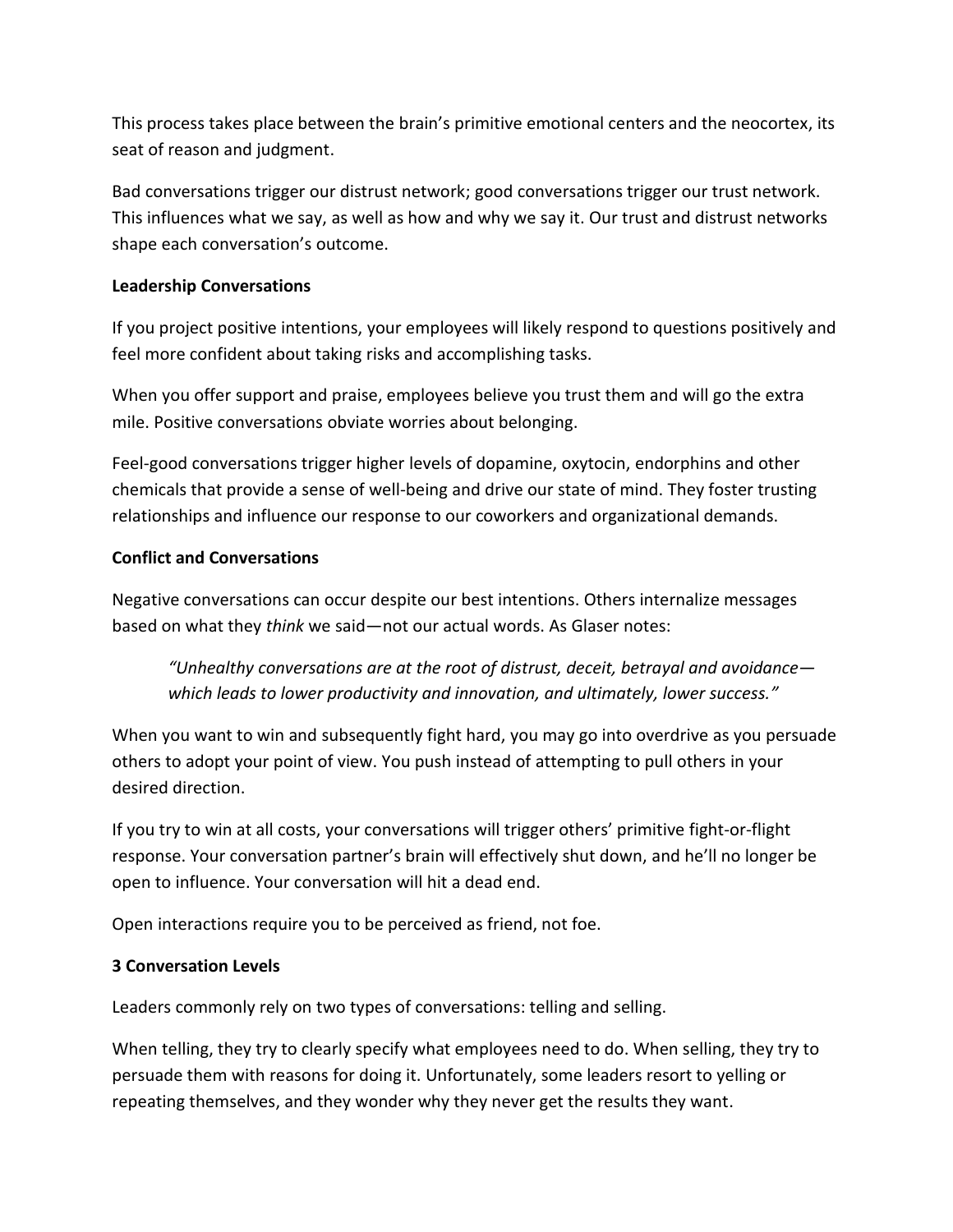Employees may understand "what" to do and even "why" they should do it. But they'll never fully engage unless they're part of meaningful conversations that encourage connection, sharing and discovery. When we respect others' worldviews (especially when they differ from our own), we create a space for better conversations and allow new ideas to emerge.

| LEVEL I - Transactional<br>How we exchange data and<br><i>information</i> | <b>LEVEL II - Positional</b><br>How we work with power<br>and influence | LEVEL III - Transformational<br>How we co-create the future<br>for mutual success |
|---------------------------------------------------------------------------|-------------------------------------------------------------------------|-----------------------------------------------------------------------------------|
| Tell                                                                      | <b>Advocate</b><br>$\bullet$                                            | <b>Share</b><br>$\bullet$                                                         |
| <b>Ask</b>                                                                | <b>Inquire</b><br>$\bullet$                                             | <b>Discover</b><br>$\bullet$                                                      |
| Need to protect                                                           | <b>Build consensus</b><br>$\bullet$                                     | <b>Contract</b><br>$\bullet$                                                      |
| Resistance                                                                | <b>Compromise</b><br>$\bullet$                                          | <b>Join</b><br>$\bullet$                                                          |
| Low trust                                                                 | Wait and see                                                            | Partner                                                                           |
|                                                                           | <b>Conditional trust</b>                                                | <b>High Trust</b>                                                                 |

The following table offers a graphic representation of Glaser's identified conversation levels:

Too often, we get stuck in Level II conversations because we're addicted to being right. We fail to realize the negative impact this has on others. We may start out with an exchange of ideas, but we then become trapped in a power dance. It can be hard to let go of the need to win, but it's critical to take this step to avoid interactions that are merely a contest of wills.

Only when we participate in Level III conversations can we transform ourselves and our conversation partners by sharing thoughts, ideas and belief systems. When we're mindful of our intentions and notice the impact our words have on others, we begin to live in Level III. We realize that:

- We shape the meanings our words have on others.
- We need to validate our words' true meanings.
- Breakdowns occur when others interpret our words in unanticipated ways.
- Breakdowns occur when we try to persuade others that *our* meanings are the right ones.
- Breakthroughs occur when we take time to share and discover.
- Breakthroughs occur when we co-create and partner to create a shared reality.

### **Reality Gaps**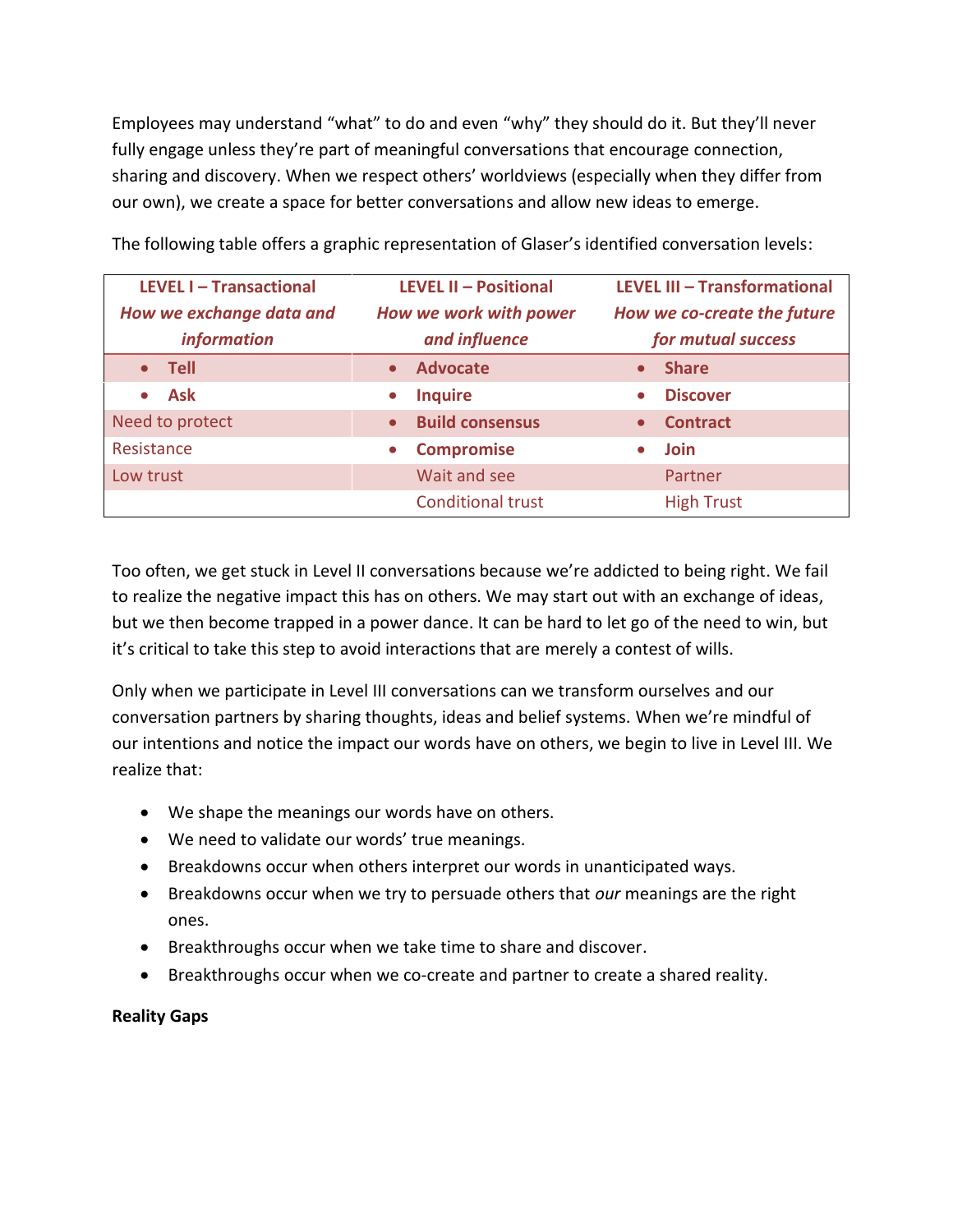Conflicts commonly arise when there's a reality gap (an opposing interpretation of reality). They trigger an array of fears that activate our distrust network. We begin to process reality through a fear-based (vs. trust-based) lens. We start to make stuff up.

When we talk *past* one another, we are conversationally blind. We become focused on making a point and persuading others we're right. Winning becomes the goal instead of co-creating a shared solution.

In some studies, executives were found to use statements 85 percent of the time, asking questions only 15 percent of the time. Even their questions often turned out to be statements in disguise.

One's conversational ability isn't necessarily innate, but you can improve upon it. Conversation partners must agree to share thoughts, ideas and beliefs to co-create a shared sense of mutual reality.

### **Conversational Blind Spots**

It's all too easy for us to retreat into our biases, assumptions and conversational blind spots. This invariably leads to misunderstandings, miscommunications, conflicts and negative relationships.

Five common conversational blind spots plague us.

### **Blind Spot #1: False Assumptions**

When we assume others see what we see, feel what we feel and think what we think, we're operating with blinders on. If you're engrossed in your own point of view, you can't connect with another's perspective.

Sensitive people pick up on others' lack of connectivity, and they'll push harder to persuade others that they're right. Their payoff is a burst of dopamine that may feel great, but it leaves their conversation partners in the dust.

### **Blind Spot #2: Underestimating Emotions**

Words can trigger strong emotions: trust, distrust, excitement and fear. When this happens, we may misinterpret reality. If we feel threatened, we move into protective behaviors and fail to realize we're doing so. When we're afraid, the brain releases chemicals that shut down its logic centers.

### **Blind Spot #3: Lack of Empathy**